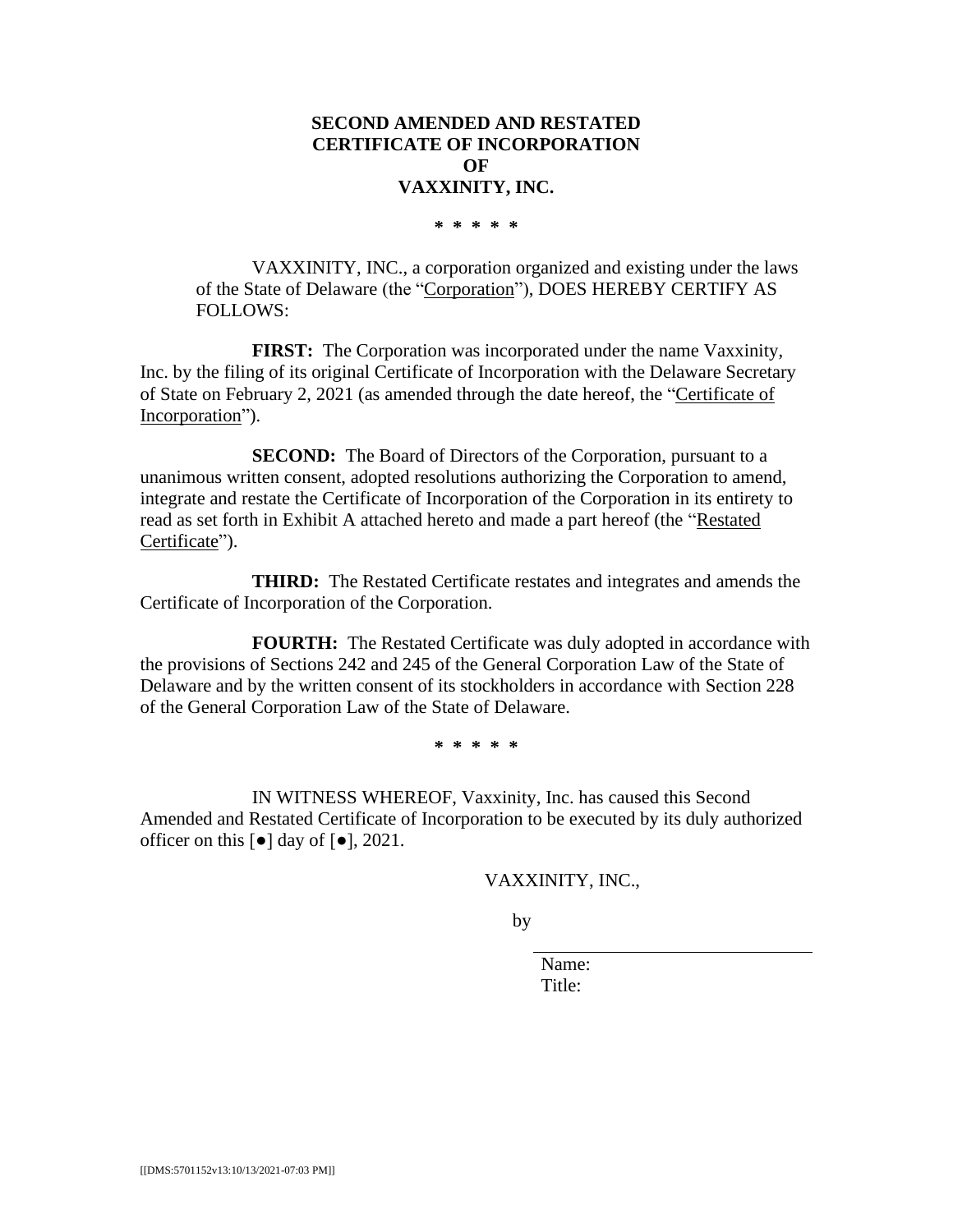# **SECOND AMENDED AND RESTATED CERTIFICATE OF INCORPORATION OF VAXXINITY, INC.**

# **ARTICLE ONE**

The name of the corporation is Vaxxinity, Inc. (the "Corporation").

# **ARTICLE TWO**

The address of the Corporation's registered office in the State of Delaware is The Corporation Trust Company, 1209 Orange Street, in the City of Wilmington, County of New Castle, Delaware 19801, and the name of the registered agent whose office address will be the same as the registered office is The Corporation Trust Company.

# **ARTICLE THREE**

The nature and purpose of the business of the Corporation is to engage in any lawful act or activity for which corporations may be organized under the General Corporation Law of the State of Delaware ("DGCL").

### **ARTICLE FOUR**

SECTION 1. Authorized Shares. The total number of shares of all classes of capital stock which the Corporation shall have authority to issue is [●] shares, consisting of two classes as follows:

(a) [●] shares of Preferred Stock, par value \$0.0001 per share (the "Preferred Stock"); and

(b) [●] shares of Common Stock, par value \$0.0001 per share (the "Common Stock"), [●] of which shall be designated as Class A Common Stock (the "Class A Common Stock") and  $[\bullet]$  of which shall be designated as Class B Common Stock (the "Class B Common Stock").

The Preferred Stock and the Common Stock shall have the designations, rights, powers and preferences and the qualifications, restrictions and limitations thereof, if any, set forth below.

SECTION 2. Preferred Stock. The Board of Directors of the Corporation (the "Board of Directors") is authorized, subject to limitations prescribed by law, to provide, by resolution or resolutions for the issuance of shares of Preferred Stock in one or more series, and with respect to each series, to establish the number of shares to be included in each such series, and to fix the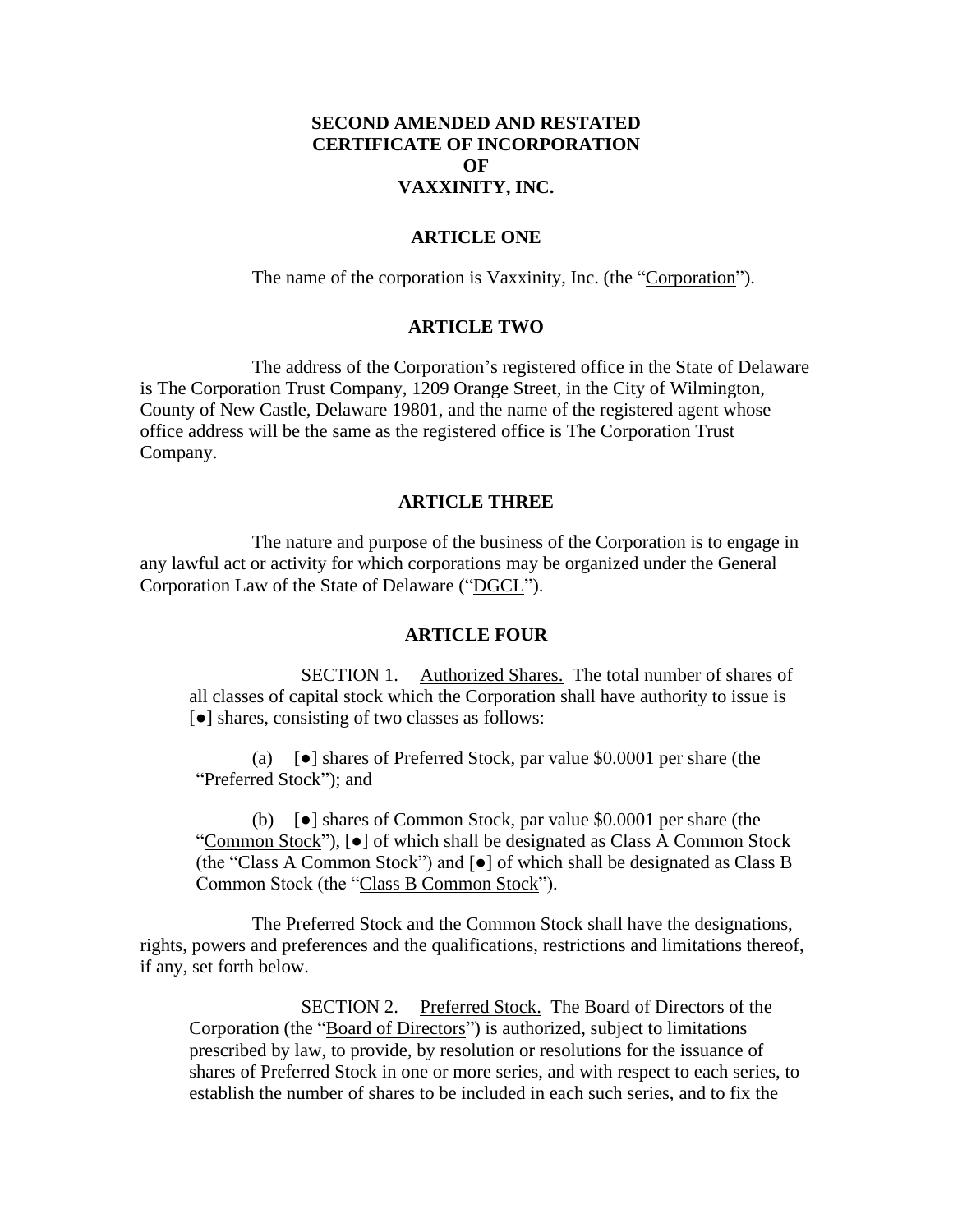voting powers (if any), designations, powers, preferences, and relative, participating, optional or other special rights, if any, of the shares of each such series, and any qualifications, limitations or restrictions thereof. The powers (including voting powers), preferences, and relative, participating, optional and other special rights of each series of Preferred Stock and the qualifications, limitations or restrictions thereof, if any, may differ from those of any and all other series at any time outstanding. Subject to the rights of the holders of any series of Preferred Stock, the number of authorized shares of Preferred Stock may be increased or decreased (but not below the number of shares thereof then outstanding) by the approval of the Board of Directors and by the affirmative vote of the holders of a majority of the voting power of all then-outstanding shares of capital stock of the Corporation entitled to vote generally in an election of directors, without the separate vote of the holders of the Preferred Stock as a class, irrespective of the provisions of Section 242(b)(2) of the DGCL.

### SECTION 3. Common Stock.

(a) Voting. Except as otherwise provided by the DGCL or this amended and restated certificate of incorporation (as it may be amended, the "Certificate of Incorporation") and subject to the rights of holders of any series of Preferred Stock then outstanding, all of the voting power of the stockholders of the Corporation shall be vested in the holders of the Common Stock and the holders of Class A Common Stock and Class B Common Stock shall vote together as one class on all matters submitted to a vote of the stockholders of the Corporation. Each share of Class A Common Stock shall entitle the holder thereof to one vote for each share held by such holder as of the applicable record date on all matters to be voted upon by such stockholders of the Corporation and each share of Class B Common Stock shall entitle the holder thereof to ten votes for each share held by such holder as of the applicable record date on all matters to be voted upon by such stockholders of the Corporation; provided, however, that, except as otherwise required by law, holders of Common Stock, as such, shall not be entitled to vote on any amendment to this Certificate of Incorporation (including any certificate of designation relating to any series of Preferred Stock) that relates solely to the terms of one or more outstanding series of Preferred Stock if the holders of such affected series are entitled, either separately or together with the holders of one or more other such series, to vote thereon pursuant to this Certificate of Incorporation (including any certificate of designation relating to any series of Preferred Stock) or pursuant to the DGCL.

(b) Identical Rights. Except as otherwise required by law or expressly provided in this Certificate of Incorporation, each share of Common Stock shall have the same powers, rights and privileges and shall rank equally, share ratably and be identical in all respects as to all matters. No holder of shares of Common Stock shall be entitled to preemptive, subscription or redemption rights.

(c) Dividends and Distributions. Subject to the rights of the holders of any series of Preferred Stock then outstanding and to the other provisions of applicable law and this Certificate of Incorporation, holders of Common Stock shall be entitled to receive equally, on a per share basis, such dividends and other distributions in cash,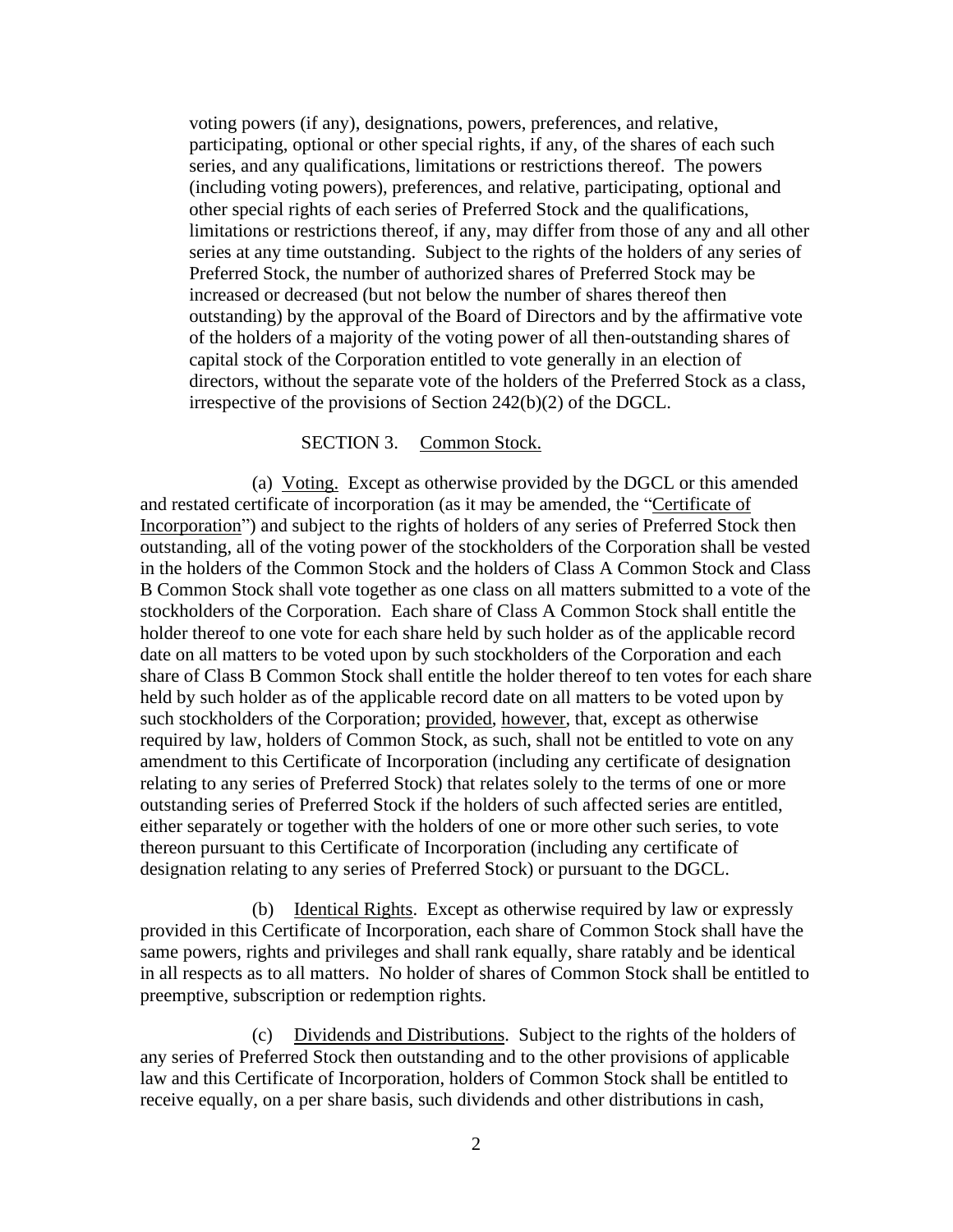securities or other property of the Corporation if, as and when declared thereon by the Board of Directors from time to time out of assets or funds of the Corporation legally available therefor.

(d) Liquidation Rights; Mergers or Consolidations. In the event of any liquidation, dissolution or winding up of the affairs of the Corporation, whether voluntary or involuntary, after payment or provision for payment of the Corporation's debts and any other payments required by law and amounts payable upon shares of Preferred Stock ranking senior to the shares of Common Stock upon such dissolution, liquidation or winding up, if any, the remaining net assets of the Corporation shall be distributed to the holders of shares of Common Stock and the holders of shares of any other class or series of capital stock of the Corporation ranking equally with the shares of Common Stock upon such dissolution, liquidation or winding up, equally on a per share basis. A merger or consolidation of the Corporation with or into any other corporation or other entity, or a sale or conveyance of all or any part of the assets of the Corporation (which shall not in fact result in the liquidation of the Corporation and the distribution of assets to its stockholders) shall not be deemed to be a voluntary or involuntary liquidation or dissolution or winding up of the Corporation within the meaning of this Paragraph (d).

# (e) Conversion of Class B Common Stock.

(i) Voluntary Conversion. Each share of Class B Common Stock shall be convertible into one fully paid and nonassessable share of Class A Common Stock at the option of the holder thereof at any time upon written notice to the transfer agent of the Corporation.

(ii) Automatic Conversion. Each share of Class B Common Stock shall automatically, without any further action, convert into one fully paid and nonassessable share of Class A Common Stock upon the earlier of:

(A) a Transfer of such share other than a Permitted Transfer; and

(B) if the holder of such share of Class B Common Stock elects, in such holder's sole discretion, to deliver a written notice to the transfer agent of the Corporation specifying that such share of Class B Common Stock shall convert into one fully paid and nonassessable share of Class A Common Stock at a date and time (or upon the happening of a future event) specified in such notice, at such time (or upon the happening of such event) as so specified by such holder in its notice (and any such notice may be revoked by such holder at any time prior to the date on which the conversion would otherwise occur unless otherwise specified by such holder in the applicable notice).

(iii) Procedures. The Corporation may, from time to time, establish such policies and procedures relating to the conversion of Class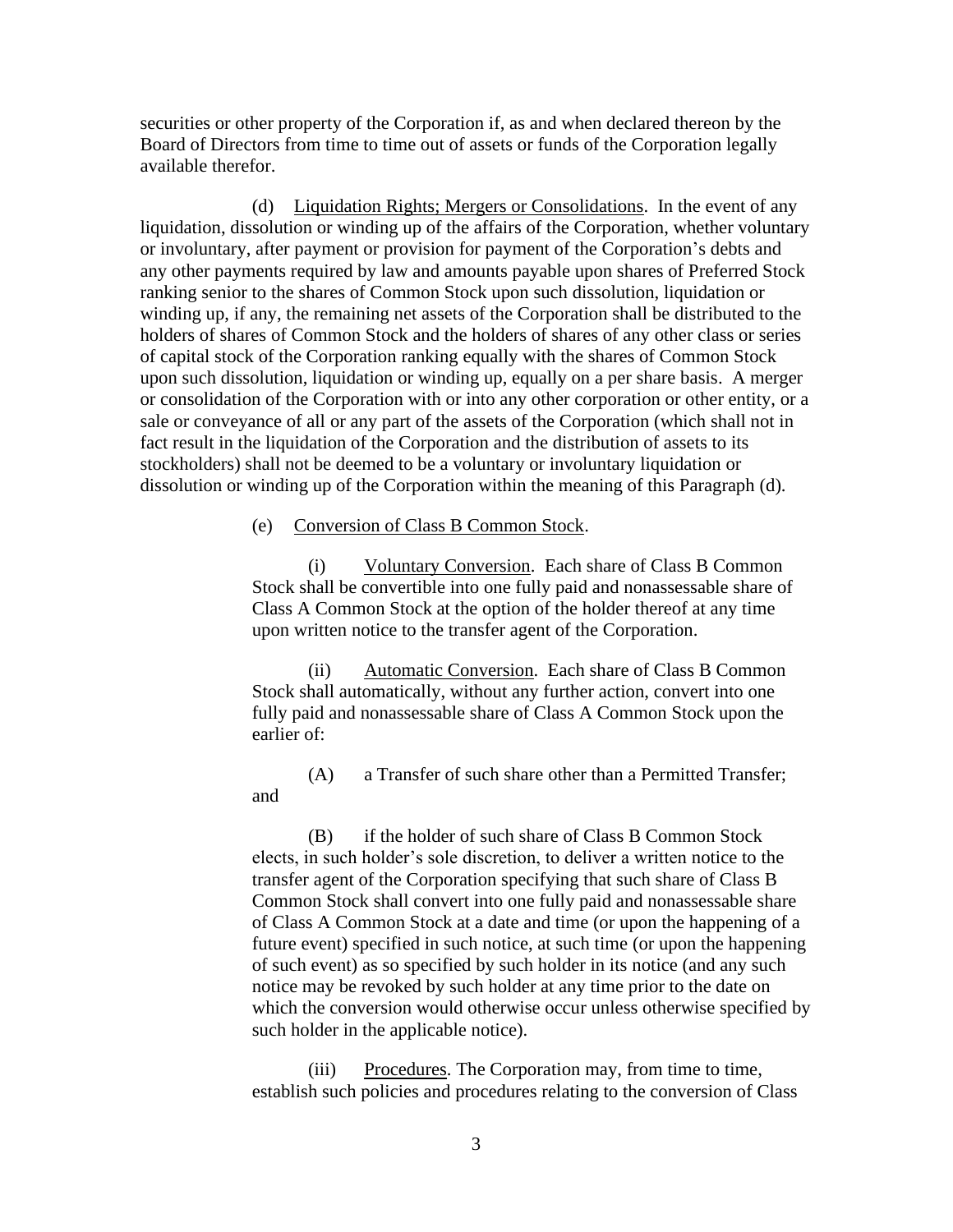B Common Stock to Class A Common Stock and the general administration of this dual-class common stock structure, including the establishment of book-entry positions with respect thereto, as it may deem reasonably necessary or advisable, and may from time to time request that holders of shares of Class B Common Stock furnish certifications, affidavits or other proof to the Corporation as it deems necessary to verify the ownership of Class B Common Stock and to confirm that a conversion to Class A Common Stock has not occurred. The Secretary shall determine whether a Transfer or other event giving rise to a conversion has occurred that results in a conversion to Class A Common Stock, and such determination shall be conclusive and binding.

(iv) Immediate Effect. In the event of a conversion of shares of Class B Common Stock to shares of Class A Common Stock pursuant to this ARTICLE FOUR, Section 3(e), such conversion(s) shall be deemed to have been made (i) in the case of a conversion pursuant to ARTICLE FOUR, Section 3(e)(i), immediately following delivery of the notice described therein, (ii) in the case of a conversion pursuant to ARTICLE FOUR, Section  $3(e)(ii)(A)$ , at the time of the applicable Transfer, or (iii) in the case of a conversion pursuant to ARTICLE FOUR, Section 3(e)(ii)(B), at the time specified or described in the notice described therein. For the avoidance of doubt, if the conversion is in connection with an underwritten offering of securities registered pursuant to the Securities Act, the conversion may, at the option of any holder tendering Class B Common Stock for conversion, be conditioned upon the closing with the underwriters of the sale of securities pursuant to such offering, in which event the persons entitled to receive the Class A Common Stock upon conversion of the Class B Common Stock shall not be deemed to have converted such Class B Common Stock until immediately prior to the closing of such sale of securities. Upon any conversion of Class B Common Stock to Class A Common Stock, all rights of the holder of such shares of Class B Common Stock as such shall cease and the person or persons in whose name or names the book-entry position(s) (or certificate or certificates) representing the shares of Class A Common Stock are to be issued shall be treated for all purposes as having become the record holder or holders of such shares of Class A Common Stock. Following any such conversion, the reissuance of the shares of Class B Common Stock so converted shall be prohibited, and such shares shall be retired in accordance with Section 243 of the DGCL.

(v) Reservation of Stock. The Corporation shall at all times reserve and keep available out of its authorized but unissued shares of Class A Common Stock or out of shares of Class A Common Stock held in its treasury, solely for the purpose of effecting the conversion of the shares of Class B Common Stock, such number of its shares of Class A Common Stock as shall from time to time be sufficient to effect the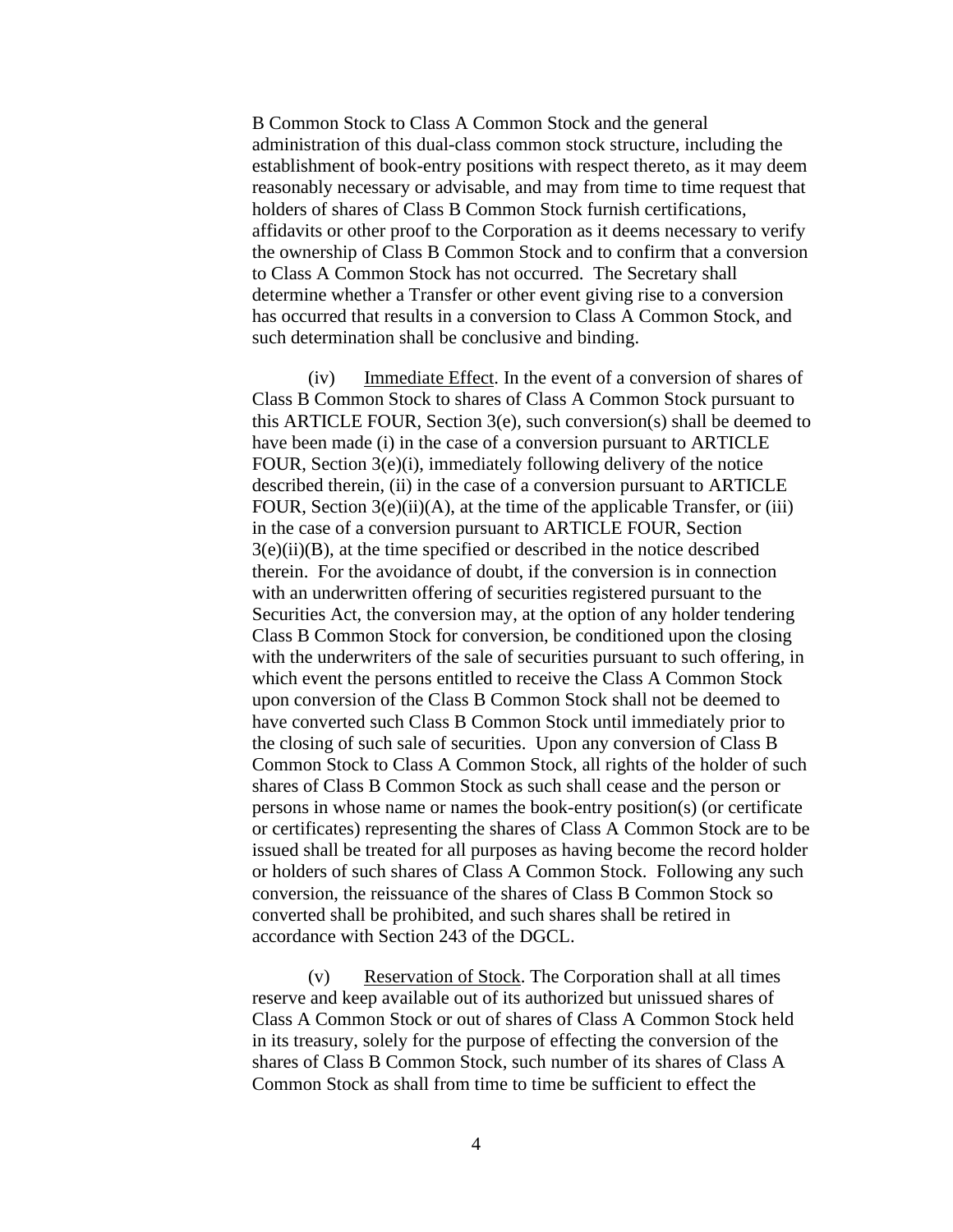conversion of all outstanding shares of Class B Common Stock into shares of Class A Common Stock.

# **ARTICLE FIVE**

SECTION 1. Board of Directors. Except as otherwise provided in this Certificate of Incorporation, the business and affairs of the Corporation shall be managed by or under the direction of the Board of Directors.

SECTION 2. Number of Directors; Voting. Subject to any rights of the holders of any series of Preferred Stock then outstanding to elect additional directors under specified circumstances or otherwise, the number of directors which shall constitute the Board of Directors shall initially be five directors and, thereafter, shall be fixed from time to time exclusively by resolution of the Board; provided, however, that the number of directors shall be not fewer than four directors and not more than eleven directors, each of whom shall be a natural person. Each director shall be entitled to one vote with respect to each matter before the Board of Directors, whether by meeting or pursuant to written consent.

SECTION 3. Election and Term of Office. The directors, other than those who may be elected by the holders of any series of Preferred Stock then outstanding, shall be elected at each annual meeting of stockholders, and each director shall hold office until his successor shall have been duly elected and qualified, subject, however, to such director's earlier death, resignation, disqualification or removal. Nothing in this Certificate of Incorporation shall preclude a director from serving consecutive terms. Elections of directors need not be by written ballot unless the Bylaws shall so provide.

SECTION 4. Newly-Created Directorships and Vacancies. Subject to the rights of the holders of any series of Preferred Stock then outstanding, any newly-created directorship on the Board of Directors that results from an increase in the number of directors and any vacancy occurring on the Board of Directors shall be filled only by resolution of a majority of the directors then in office, although less than a quorum, or by a sole remaining director (other than directors elected by the holders of any series of Preferred Stock, by voting separately as a series or together with one or more series, as the case may be) and may not be filled in any other manner. A director elected or appointed to fill a vacancy shall serve for the unexpired term of his or her predecessor in office and until his or her successor is elected and qualified, or until his or her earlier death, resignation, disqualification or removal. A director elected or appointed to fill a position resulting from an increase in the number of directors shall hold office until the next succeeding annual meeting of stockholders and until his or her successor is elected and qualified, or until his or her earlier death, resignation, disqualification or removal. No decrease in the authorized number of directors shall shorten the term of any incumbent director.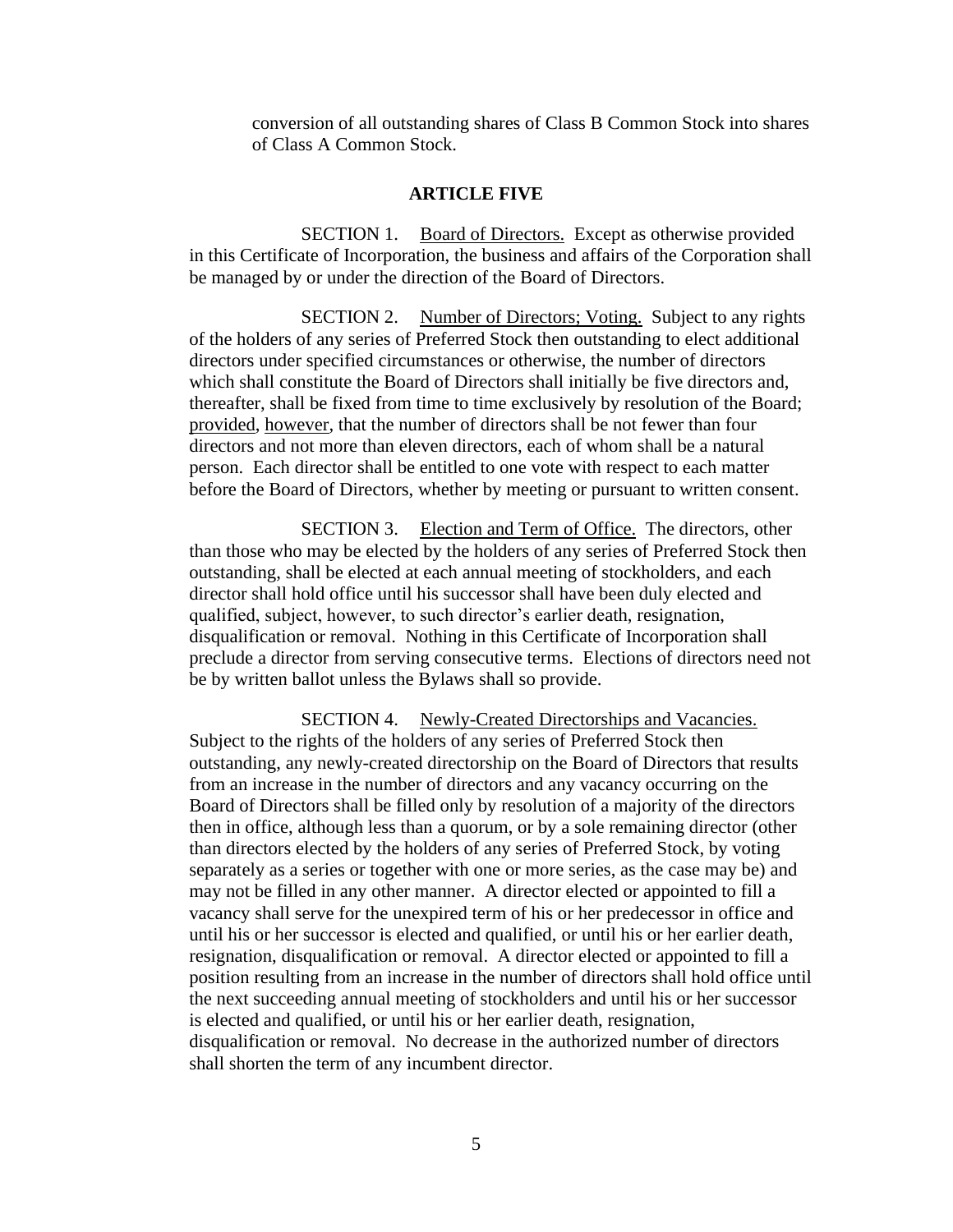SECTION 5. Removal and Resignation of Directors. Subject to the rights of the holders of any series of Preferred Stock then outstanding and notwithstanding any other provision of this Certificate of Incorporation, directors may be removed with or without cause upon the affirmative vote of stockholders representing at least a majority of the voting power of all then-outstanding shares of capital stock of the Corporation entitled to vote generally in an election of directors. Any director may resign at any time upon written notice to the Corporation.

SECTION 6. Rights of Holders of Preferred Stock. During any period when the holders of any series of Preferred Stock, voting separately as a series or together with one or more series, have the right to elect additional directors, then upon commencement and for the duration of the period during which such right continues: (i) the then otherwise total authorized number of directors of the Corporation shall automatically be increased by such specified number of directors, and the holders of such Preferred Stock shall be entitled to elect the additional directors so provided for or fixed pursuant to said provisions, and (ii) each such additional director shall serve until such director's successor shall have been duly elected and qualified, or until such director's right to hold such office terminates pursuant to said provisions, whichever occurs earlier, subject to his or her earlier death, resignation, disqualification or removal. Except as otherwise provided by the Board of Directors in the resolution or resolutions establishing such series, whenever the holders of any series of Preferred Stock having such right to elect additional directors are divested of such right pursuant to the provisions of such stock, the terms of office of all such additional directors elected by the holders of such stock, or elected to fill any vacancies resulting from the death, resignation, disqualification or removal of such additional directors, shall forthwith terminate (in which case each such director thereupon shall cease to be qualified as, and shall cease to be, a director) and the total authorized number of directors of the Corporation shall automatically be reduced accordingly.

SECTION 7. Advance Notice. Advance notice of stockholder nominations for the election of directors and of business to be brought by stockholders before any meeting of the stockholders of the Corporation shall be given in the manner provided in the Bylaws.

# **ARTICLE SIX**

SECTION 1. Limitation of Liability. (a) To the fullest extent permitted by the DGCL as it now exists or may hereafter be amended (but, in the case of any such amendment, only to the extent such amendment permits the Corporation to provide broader exculpation than permitted prior thereto), no director of the Corporation shall be liable to the Corporation or its stockholders for monetary damages arising from a breach of fiduciary duty as a director.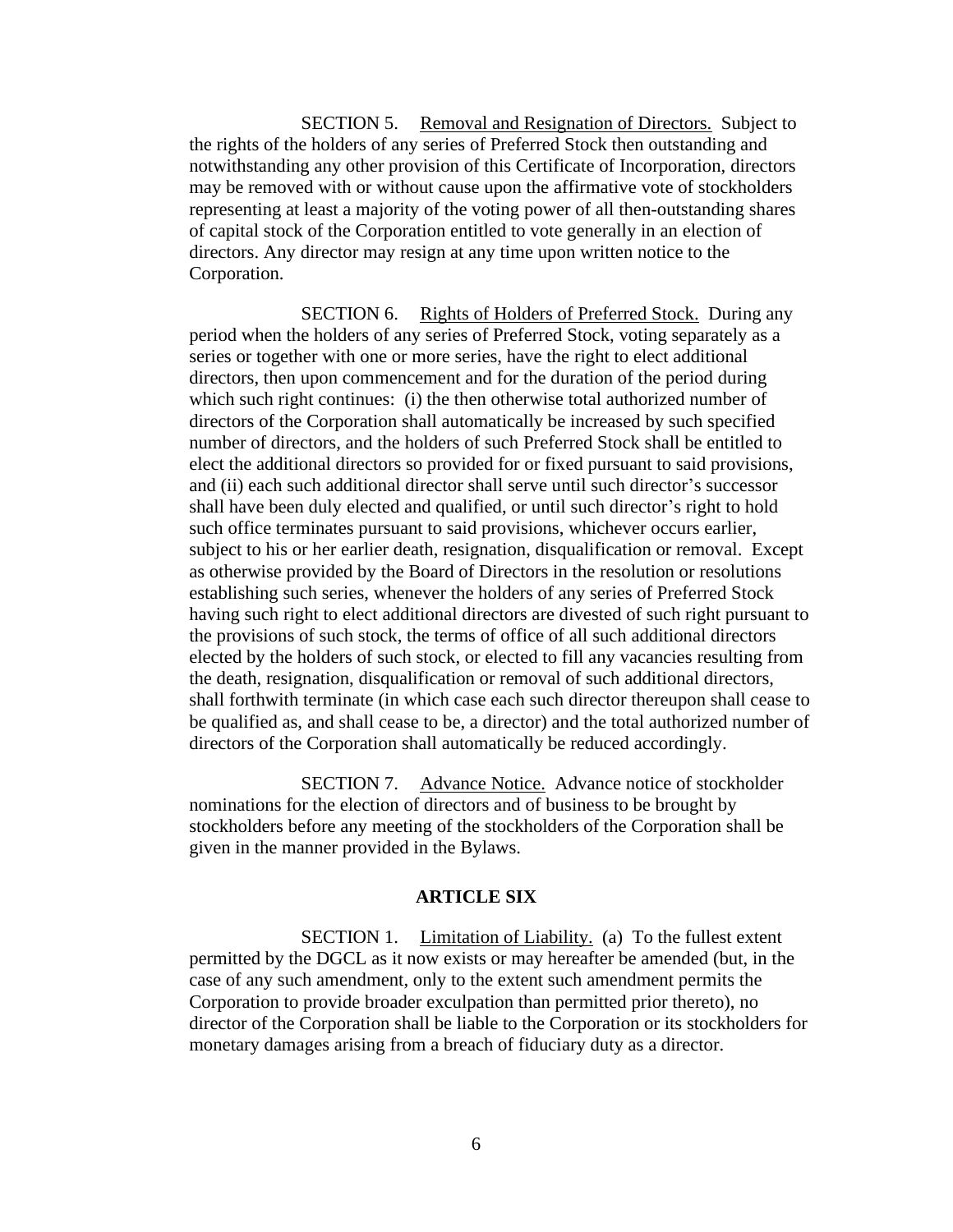(b) Amendment to this Article. Any amendment, repeal or modification of the foregoing paragraph (a) shall not (i) adversely affect any right or protection of a director of the Corporation existing at the time of such amendment, repeal or modification with respect to any act, omission or other matter occurring prior to such amendment, repeal or modification or (ii) increase the liability of any director of the Corporation with respect to any act, omission or other matter occurring prior to such amendment, repeal or modification.

# **ARTICLE SEVEN**

SECTION 1. Action by Written Consent. Prior to the Trigger Date, any action which is required or permitted to be taken by the Corporation's stockholders may be taken without a meeting, without prior notice and without a vote if a consent or consents in writing, setting forth the action so taken, is signed by the holders of outstanding stock of the Corporation having not less than the minimum number of votes that would be necessary to authorize or take such action at a meeting at which all shares of the Corporation's stock entitled to vote thereon were present and voted. On and after the Trigger Date, any action which is required or permitted to be taken by the Corporation's stockholders may be taken only at a duly called annual or special meeting of the Corporation's stockholders and the Corporation's stockholders shall not have the ability to consent in writing without a meeting; provided, however, that any action required or permitted to be taken by the holders of Preferred Stock, voting separately as a series or separately as a class with one or more other such series, may be taken without a meeting, without prior notice and without a vote, unless expressly prohibited in the resolutions creating such series of Preferred Stock.

SECTION 2. Special Meetings of Stockholders. Subject to the rights of the holders of any series of Preferred Stock then outstanding and to the requirements of applicable law, special meetings of stockholders of the Corporation may be called only by or at the direction of (A) the Chairperson of the Board of Directors, (B) the Lead Independent Director (as defined in the Bylaws), (C) the Board of Directors pursuant to a written resolution adopted by the affirmative vote of the majority of the total number of directors that the Corporation would have if there were no vacancies or (D) prior to the Trigger Date, the Secretary upon the written request of holders of a majority of the voting power of all then-outstanding shares of capital stock of the Corporation. Any business transacted at any special meeting of stockholders shall be limited to the purpose or purposes stated in the notice of the meeting.

# **ARTICLE EIGHT**

SECTION 1. The following terms, where capitalized in this Certificate of Incorporation, shall have the meanings ascribed to them in this ARTICLE EIGHT: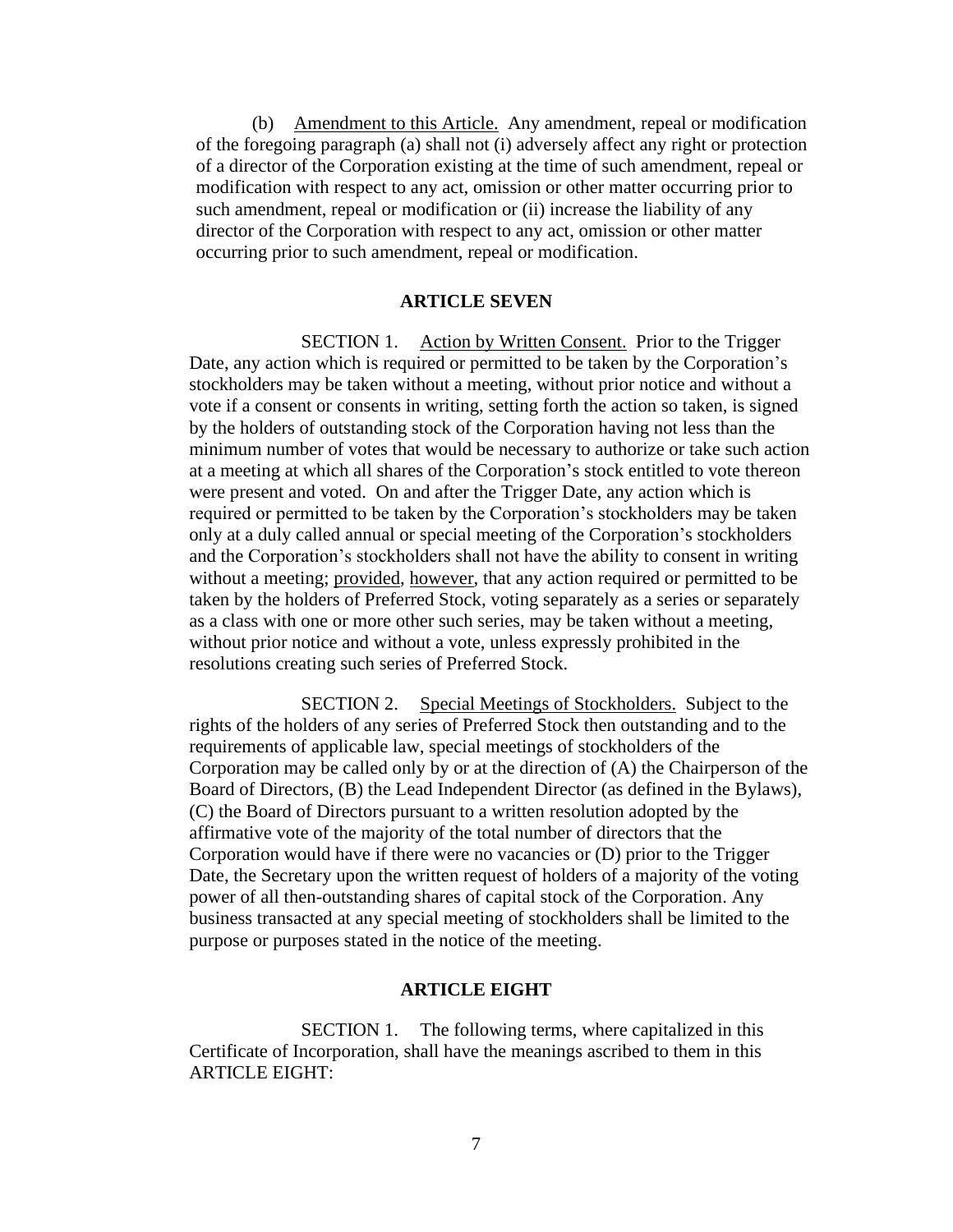(a) "Affiliate" means (i) with respect to any Person (including a natural person), any other Person that, directly or indirectly, controls, is controlled by, or is under common control with, such Person; (ii) with respect to any Person (other than a natural person), any other Person directly or indirectly owning or controlling ten percent (10%) or more of any class of equity interests of such Person; (iii) with respect to any Person (other than a natural person), any officer, director, general partner or trustee of such Person; and (iv) with respect to any Person that is a natural Person, (x) the parents, siblings, spouse, former spouse and children (including stepchildren and those by adoption) of such Person and any other Person who lives in such Person's household; (y) the parents, siblings, spouse, or children (including stepchildren and those by adoption) of any of the foregoing described in clause (x); and (z) any trust or other entity whose primary beneficiary or beneficial owner is such Person or any Person described in clause  $(x)$  or  $(y)$ .

(b) "Equity Securities" means (i) any securities of the Corporation having voting rights, (ii) any equity securities evidencing an ownership interest in the Corporation and (iii) any equity securities, warrants, calls, options or other rights, whether vested or unvested, convertible into or exchangeable for, or representing the right to acquire from the Corporation, any shares of the foregoing, in the case of each of clauses (i)-(iii), without duplication.

(c) "Family Member" shall mean with respect to any Qualified Stockholder who is a natural person, the spouse, domestic partner, parents, grandparents, lineal descendants, siblings and lineal descendants of siblings (in each case whether by blood relation or adoption) of such Qualified Stockholder or such Qualified Stockholder's spouse or domestic partner.

(d) "Grantee" means Mei Mei Hu (as subject to adjustment in the Voting Agreement).

(e) "Grantor" means Louis Reese, Blackfoot Healthcare Ventures LLC and United Biomedical, Inc. (as subject to adjustment in the Voting Agreement).

(f) "Parent" of an entity means any entity that directly or indirectly owns or controls a majority of the voting power of the voting securities of such entity.

(g) "Person" means any natural person, corporation, limited liability company, unlimited liability company, trust, joint venture, association, company, partnership or other entity.

(h) "Permitted Holder" means, with respect to a Qualified Stockholder, (a) a Permitted Trust solely for the benefit of (i) such Qualified Stockholder and/or (ii) any other Permitted Holder of such Qualified Stockholder, (b) any general partnership, limited partnership, limited liability company, corporation or other entity exclusively owned by (i) such Qualified Stockholder and/or (ii) any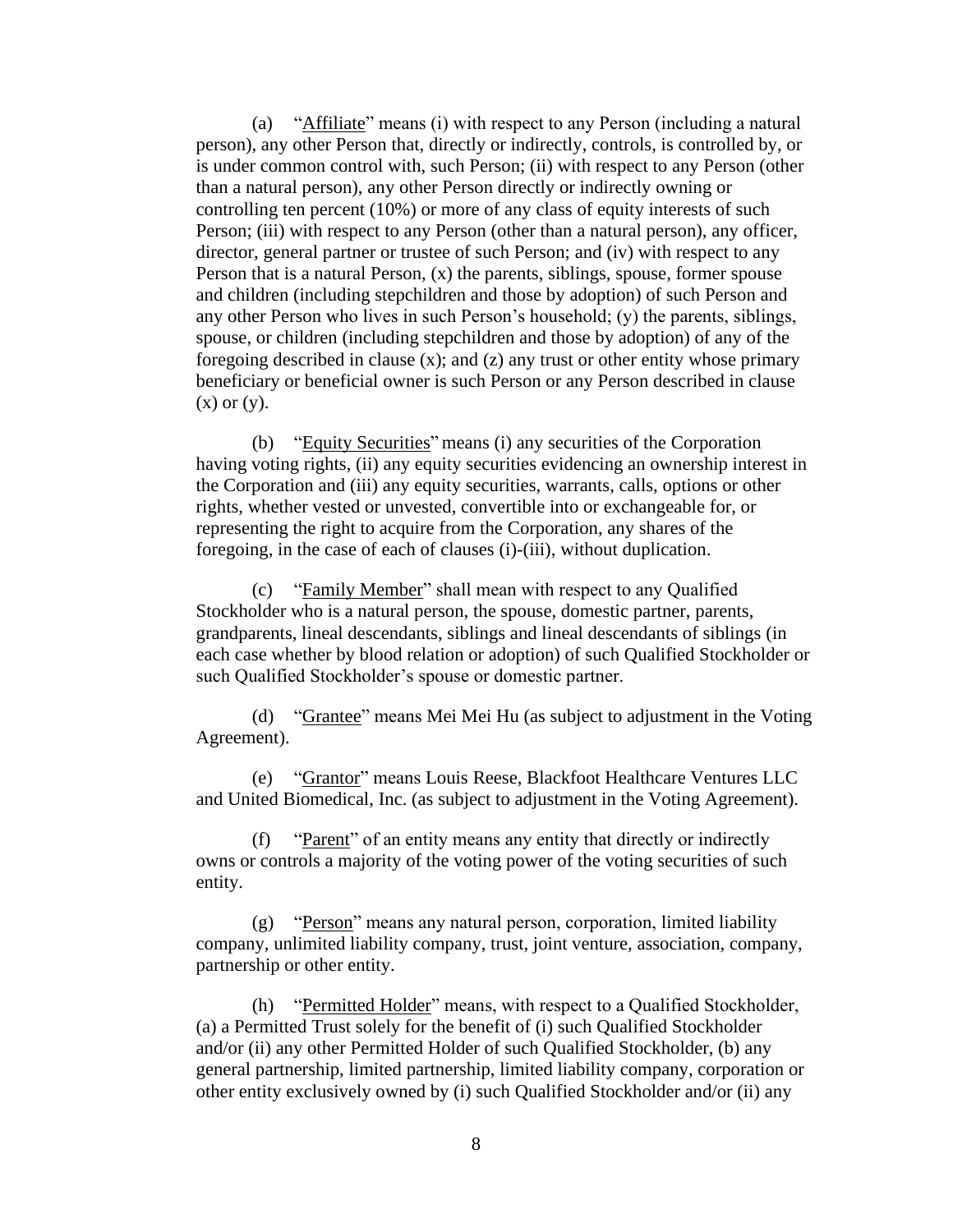other Permitted Holder of such Qualified Stockholder, (c) a Family Member of such Qualified Stockholder or (d) a Specified Holder.

(i) "Permitted Transfer" means any Transfer of a share of Class B Common Stock that satisfies the following requirements:

(i) by a Qualified Stockholder to (A) any Permitted Holder of such Qualified Stockholder or (B) to another Qualified Stockholder; or

(ii) by a Permitted Holder of a Qualified Stockholder to (A) such Qualified Stockholder or (B) any other Permitted Holder of such Qualified Stockholder.

(j) "Permitted Transferee" means a transferee of shares of Class B Common Stock received in a Transfer that constitutes a Permitted Transfer.

(k) "Permitted Trust" means a bona fide trust where each trustee is (a) a Qualified Stockholder or (b) a professional in the business of providing trustee services, including private professional fiduciaries, trust companies and bank trust departments.

(l) "Qualified Stockholder" means (a) a registered holder of one or more shares of Class B Common Stock immediately following the effectiveness of this Certificate of Incorporation (the "Effective Time"); (b) the initial registered holder of any shares of Class B Common Stock that are originally issued by the Corporation after the Effective Time (including pursuant to the exercise or conversion of options or warrants or settlement of convertible securities), (c) each natural person who Transferred shares of or equity awards for Class B Common Stock (including any option or warrant exercisable or convertible into or any convertible securities that can be settled in shares of Class B Common Stock) to a Permitted Holder that is a Qualified Stockholder pursuant to subclause (a) or becomes a Qualified Stockholder pursuant to subclause (b) of this definition and (d) a Permitted Transferee.

(m) "Secretary" means the Secretary of the Corporation or his or her delegate.

(n) "Specified Holder" means any of (i) Mei Mei Hu, (ii) Louis Reese, (iii) Blackfoot Healthcare Ventures LLC, (iv) United Biomedical, Inc. and (v) any Affiliate of a Grantor or Grantee who becomes the owner of or otherwise acquires, directly or indirectly, any Subject Shares of a Grantor or Grantee.

(o) "Subject Shares" means, with respect to a Person, any Equity Securities entitled to vote on a matter submitted to a vote of the stockholders of the Corporation or action by written consent by the stockholders of the Corporation that are held or owned, directly or indirectly, by such Person.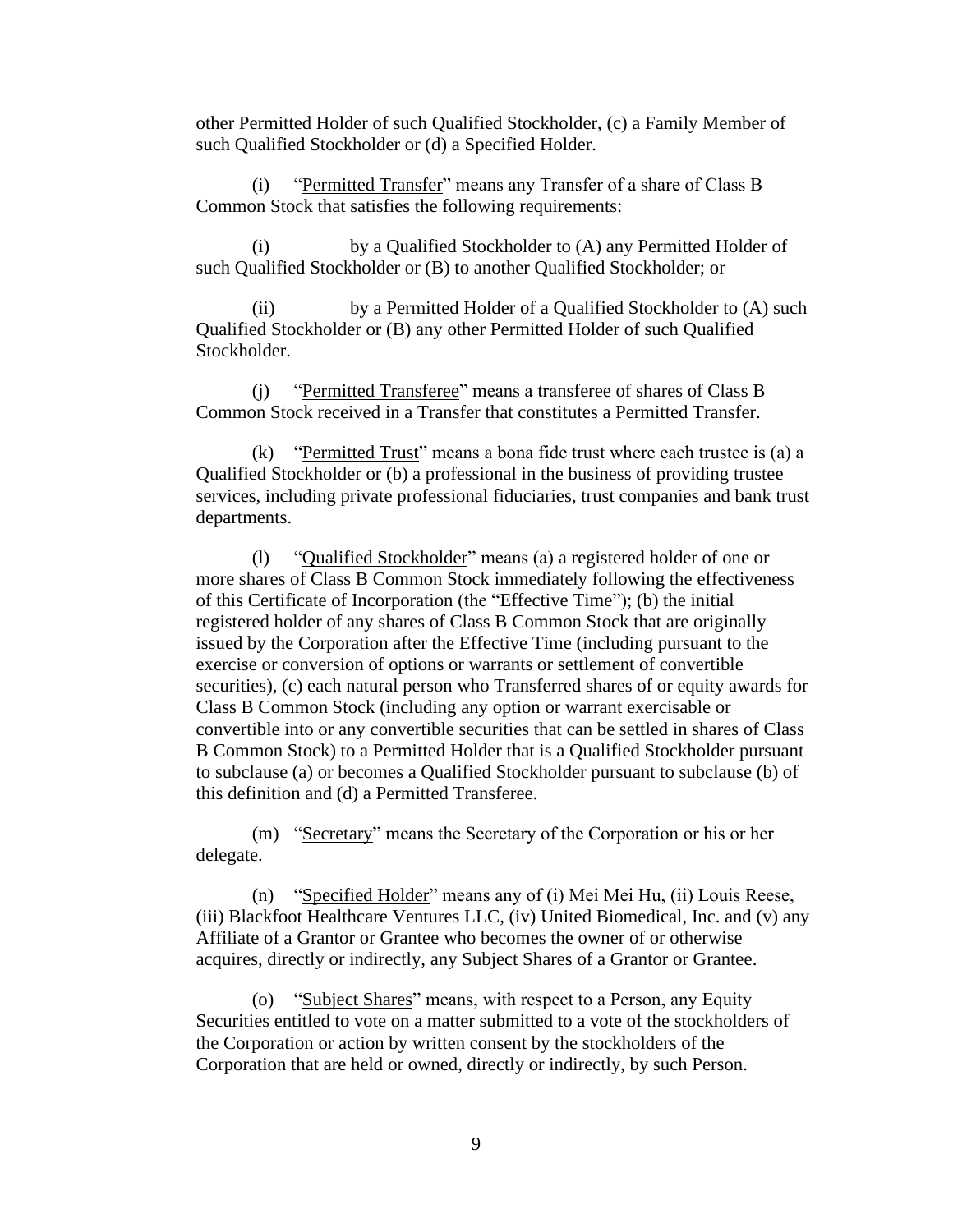(p) "Transfer" of a share means any sale, assignment, transfer, conveyance, hypothecation or other transfer or disposition of such share or any legal or beneficial interest in such share, whether or not for value and whether voluntary or involuntary or by operation of law, including, without limitation, a transfer to a broker or other nominee (regardless of whether there is a corresponding change in beneficial ownership), or the transfer of, or entering into a binding agreement with respect to, the dispositive power or Voting Control over such share by proxy or otherwise; provided, however, that the following shall not be considered a "Transfer":

(i) granting of a revocable proxy to officers or directors of the Corporation at the request of the Board of Directors in connection with (A) actions to be taken at an annual or special meeting of stockholders of the Corporation or (B) any other action of the stockholders permitted by this Certificate of Incorporation;

(ii) entering into a voting trust, agreement or arrangement (with or without granting a proxy) solely with stockholders who are Specified Holders that (A) is disclosed either in a Schedule 13D filed with the Securities and Exchange Commission or in writing to the Secretary and (B) does not involve any payment of cash, securities, property or other consideration to the holder of the shares subject thereto other than the mutual promise to vote shares in a designated manner;

(iii) pledging of such shares by a stockholder that creates a mere security interest in such shares pursuant to a bona fide loan or indebtedness transaction for so long as such stockholder continues to exercise Voting Control over such pledged shares; provided, however, that a foreclosure on such shares or other similar action by the pledgee shall constitute a "Transfer" unless such foreclosure or similar action qualifies as a "Permitted Transfer";

(iv) entering into, amending, extending, renewing, restating, supplementing or otherwise modifying the Voting Agreement or any agreement, arrangement or understanding contemplated by the terms of the Voting Agreement, or taking any actions contemplated thereby, including the granting of a proxy, whether or not irrevocable, to any Person and the exercise of such proxy by such Person;

(v) entering into a trading plan pursuant to Rule 10b5-1 under the Securities Exchange Act of 1934, as amended (the "Exchange Act"), with a broker or other nominee; provided, however, that a sale of such shares of Class B Common Stock pursuant to such plan shall constitute a "Transfer" at the time of such sale; or

(vi) the fact that the spouse of any Qualified Stockholder possesses or obtains an interest in such holder's shares of Class B Common Stock arising solely by reason of the application of the community property laws of any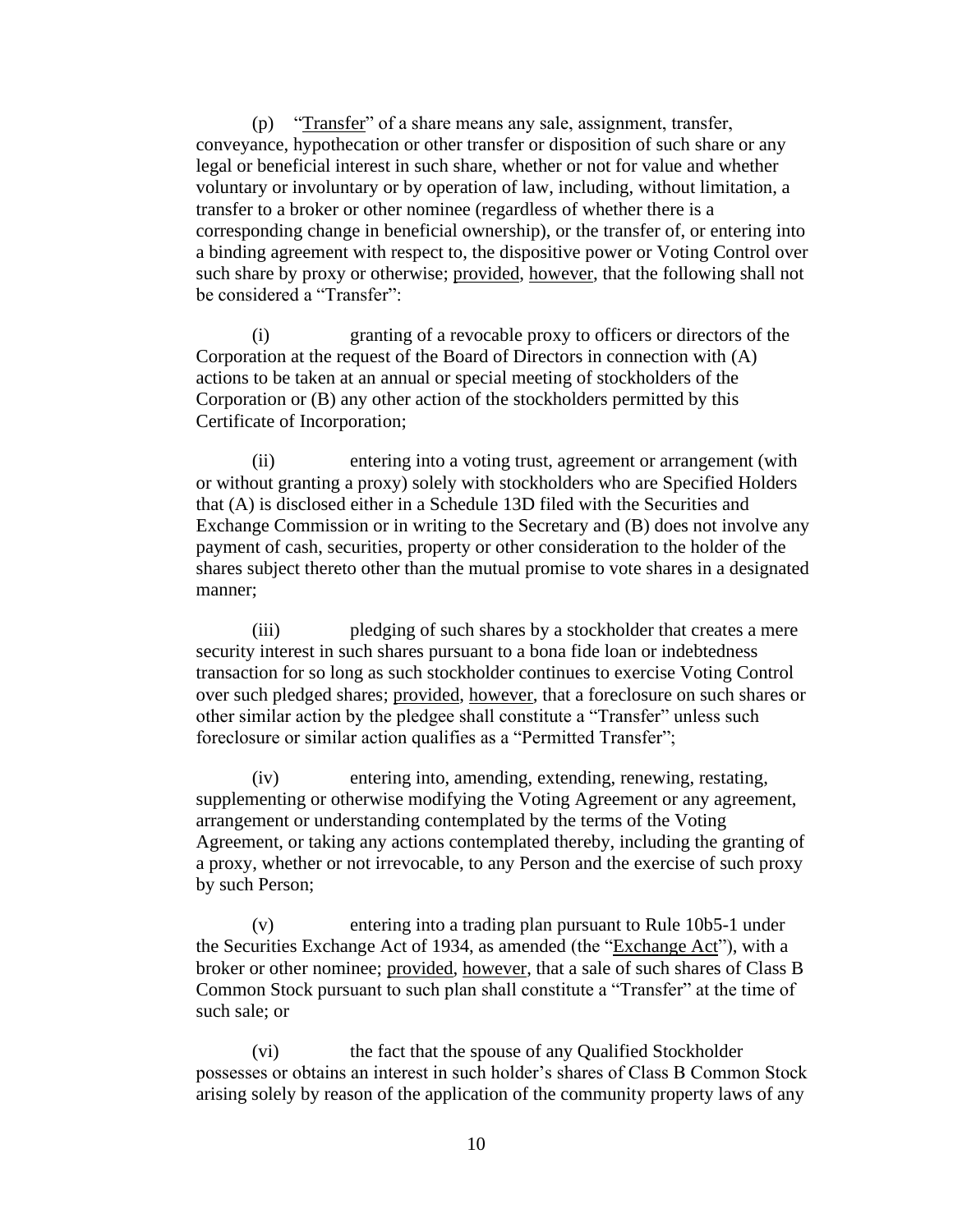jurisdiction, so long as no other event or circumstance shall exist or have occurred that constitutes a "Transfer."

(q) "Trigger Date" shall mean the earlier of (i) the date on which the Specified Holders no longer hold a majority in Voting Control of all thenoutstanding shares of capital stock of the Corporation and (ii) the date on which the Voting Agreement is no longer in effect.

(r) "Voting Agreement" shall mean the voting agreement by and among the Grantors and the Grantee.

(s) "Voting Control" means, with respect to a share of capital stock, the power (whether exclusive or shared) to vote or direct the voting of such share by proxy, voting agreement or otherwise.

#### **ARTICLE NINE**

SECTION 1. Amendments to the Bylaws. Subject to the rights of holders of any series of Preferred Stock then outstanding, in furtherance and not in limitation of the powers conferred by law, the Bylaws may be amended, altered, rescinded or repealed, in whole or in part, and new bylaws made by (i) the Board or (ii) in addition to any affirmative vote of the holders of any particular class or series of capital stock of the Corporation required by law or otherwise, the affirmative vote of the holders of at least a majority of the voting power of all then-outstanding shares of capital stock of the Corporation entitled to vote thereon, voting together as a single class; provided, however, that on and after the Trigger Date, the Bylaws may only be amended, altered, rescinded or repealed, in whole or in part, and new bylaws made pursuant to clause (ii) of this Section 1 of ARTICLE NINE by the affirmative vote of holders of at least sixty-six and two-thirds percent (66⅔%) of the voting power of all then-outstanding shares of capital stock of the Corporation entitled to vote thereon, voting together as a single class, at a meeting of the Corporation's stockholders called for that purpose.

SECTION 2. Amendments to this Certificate of Incorporation. The Corporation reserves the right to amend this Certificate of Incorporation, provided such amendment is approved by the affirmative vote of holders of not less than a majority of the then-outstanding shares of capital stock of the Corporation entitled to vote thereon, voting together as a single class; provided that, on or after the Trigger Date no provision of ARTICLE FIVE, ARTICLE SIX, ARTICLE SEVEN, ARTICLE EIGHT, this ARTICLE NINE or ARTICLE TEN of this Certificate of Incorporation may be amended, altered, rescinded or repealed, in whole or in part, nor may any provision of this Certificate of Incorporation or the Bylaws inconsistent therewith be adopted, unless such amendment, alteration, repeal or adoption is approved by the affirmative vote of holders of at least sixtysix and two-thirds percent (66⅔%) of the voting power of all then-outstanding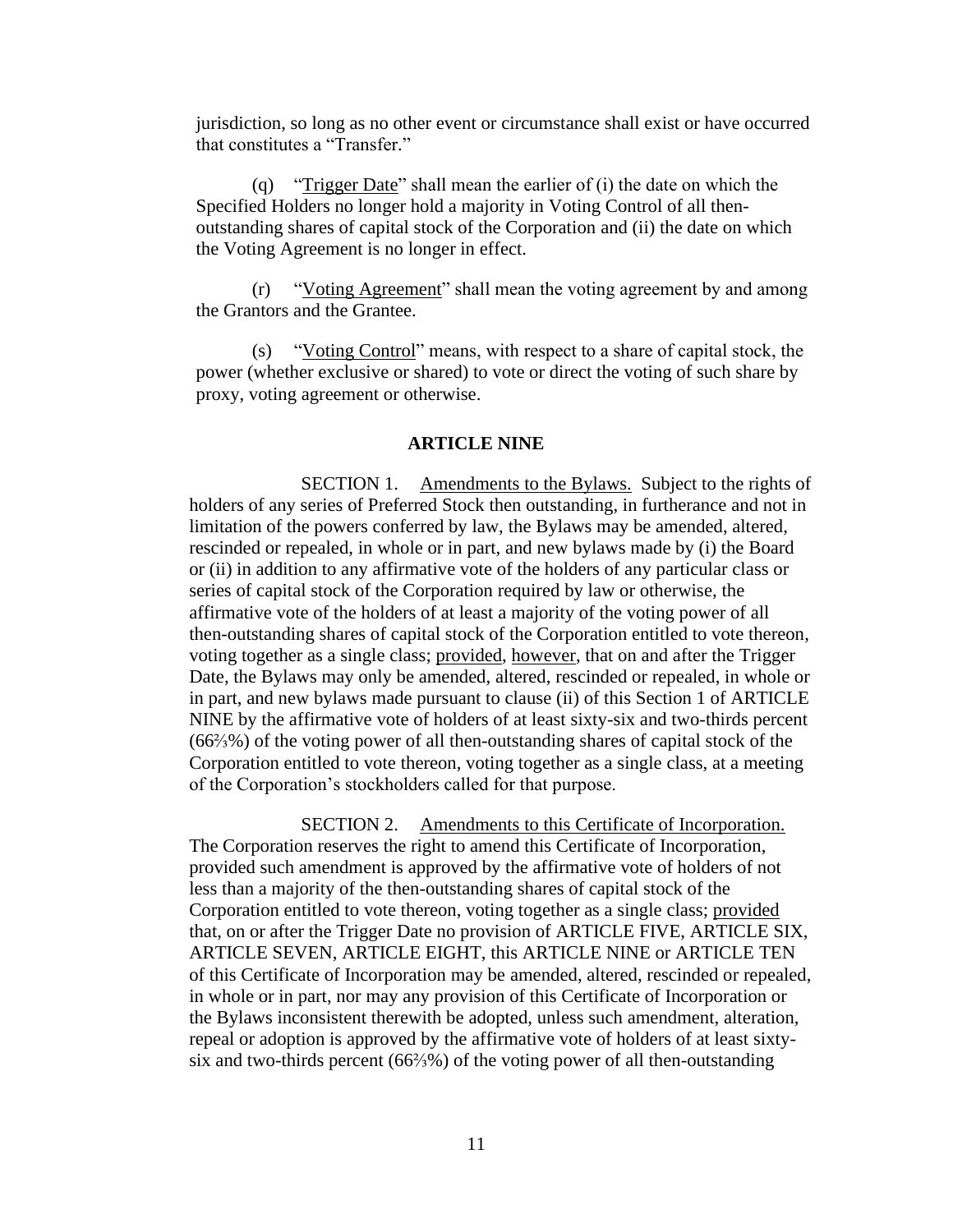shares of capital stock of the Corporation entitled to vote thereon, voting together as a single class.

#### **ARTICLE TEN**

SECTION 1. Exclusive Forum. Unless the Corporation consents in writing to the selection of an alternative forum, the Court of Chancery of the State of Delaware (or, if the Court of Chancery of the State of Delaware does not have jurisdiction, the United States District Court for the District of Delaware) shall, to the fullest extent permitted by law, be the sole and exclusive forum for (i) any derivative action or proceeding brought on behalf of the Corporation, (ii) any action asserting a claim of breach of a fiduciary duty owed by any director, officer, other employee or stockholder of the Corporation to the Corporation or the Corporation's stockholders, (iii) any action asserting a claim against the Company arising pursuant to any provision of the Certificate of Incorporation, the Bylaws or the DGCL, or as to which the DGCL confers jurisdiction on the Court of Chancery of the State of Delaware, (iv) any action to interpret, apply, enforce or determine the validity of this Certificate of Incorporation or Bylaws or (v) any action asserting a claim governed by the internal affairs doctrine (each, a "Covered Proceeding"); provided that, for the avoidance of doubt, the foregoing provision, including for any "derivative action", will not apply to suits to enforce a duty or liability created by the Securities Act of 1933, as amended (the "Securities Act"), the Exchange Act, or any other claim for which there is exclusive federal or concurrent federal and state jurisdiction. Unless the Corporation consents in writing to the selection of an alternative forum, the federal district courts of the United States of America shall be the exclusive forum for the resolution of any complaint asserting a cause of action under the Securities Act.

SECTION 2. Personal Jurisdiction. If any action the subject matter of which is a Covered Proceeding is filed in a court other than the Court of Chancery of the State of Delaware, or, where permitted in accordance with Section 1 of this ARTICLE TEN, the United States District Court for the District of Delaware (each, a "Foreign Action"), in the name of any person or entity (a "Claiming Party") without the prior written approval of the Corporation, such Claiming Party shall be deemed to have consented to (i) the personal jurisdiction of the Court of Chancery of the State of Delaware, or, where applicable, the United States District Court for the District of Delaware, in connection with any action brought in any such courts to enforce Section 1 of this ARTICLE TEN (an "Enforcement Action") and (ii) having service of process made upon such Claiming Party in any such Enforcement Action by service upon such Claiming Party's counsel in the Foreign Action as agent for such Claiming Party.

SECTION 3. Notice and Consent. Any Person purchasing or otherwise acquiring or holding any interest in shares of capital stock of the Corporation (including, without limitation, shares of Common Stock) shall be